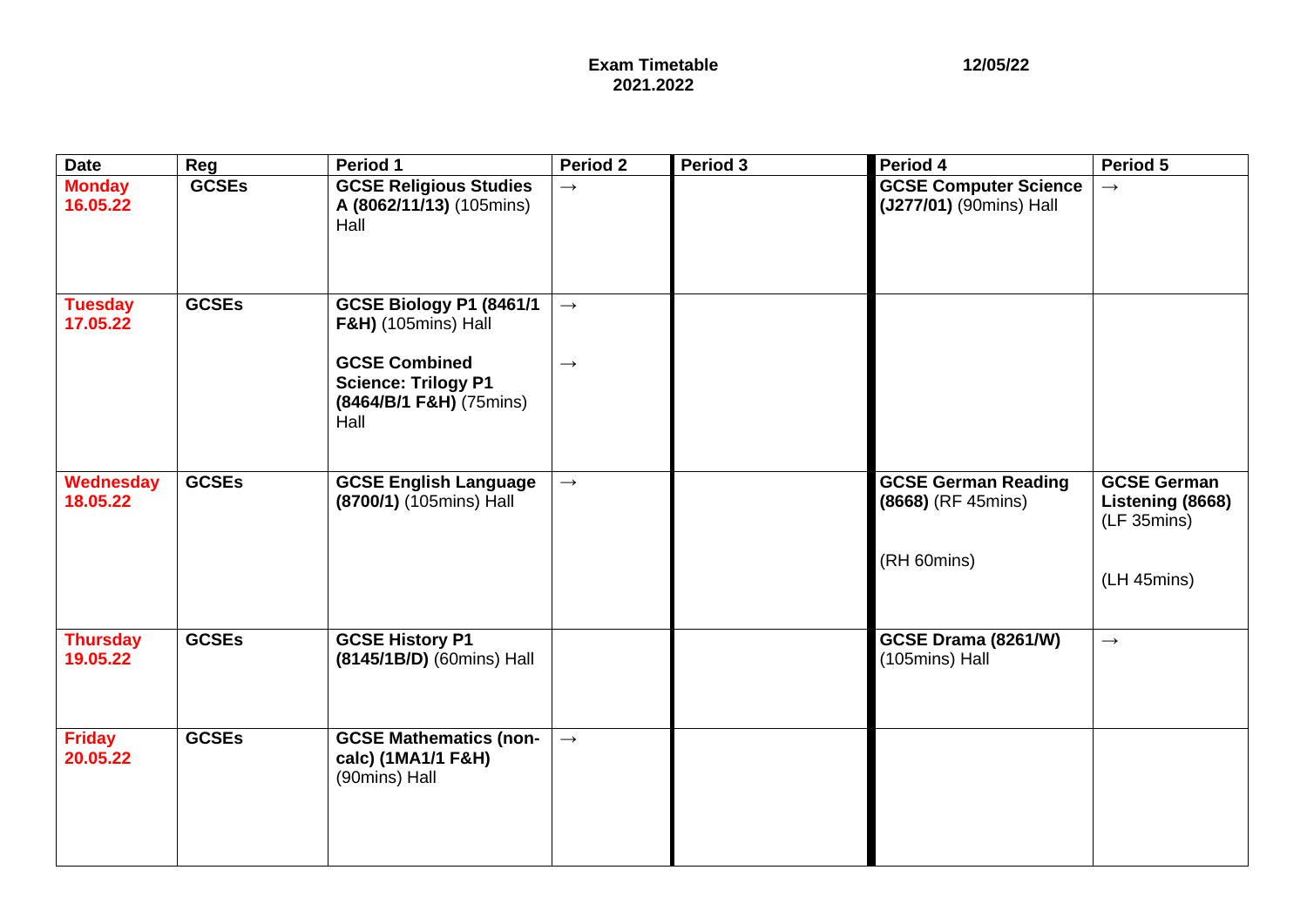| <b>Date</b>                  | Reg          | Period 1                                                                                  | Period 2                                                                                  | Period 3 | Period 4                                                             | Period 5          |
|------------------------------|--------------|-------------------------------------------------------------------------------------------|-------------------------------------------------------------------------------------------|----------|----------------------------------------------------------------------|-------------------|
| <b>Monday</b><br>23.05.22    | <b>GCSEs</b> | <b>GCSE Geography</b><br>(J384/01) (60mins) Hall                                          |                                                                                           |          | <b>GCSE Citizenship</b><br><b>Studies (8100/1)</b><br>(105mins) Hall | $\rightarrow$     |
| <b>Tuesday</b><br>24.05.22   | <b>GCSEs</b> | <b>GCSE French Reading</b><br>(8658)<br>(RF 45mins)<br>(RH 60mins) Hall                   | <b>GCSE</b><br><b>French</b><br>Listening<br>(8658)<br>(LF 35mins)<br>(LH 45mins)<br>Hall |          | <b>GCSE Physical</b><br>Education (J587/01)<br>(60mins) Hall         |                   |
| <b>Wednesday</b><br>25.05.22 | <b>GCSEs</b> | <b>GCSE English Literature</b><br>(8702/1N and 1P)<br>(100mins-50mins per<br>option) Hall | $\rightarrow$                                                                             |          | <b>GCSE Media Studies</b><br>(C680U10-1) (90mins) Hall               | $\rightarrow$     |
| <b>Thursday</b><br>26.05.22  | <b>GCSEs</b> | <b>GCSE Spanish Reading</b><br>(8698) (RF 45mins)<br>(RH 60mins)                          | <b>GCSE</b><br>Spanish<br>Listening<br>(8698)<br>(LF 35mins)<br>(LH 45mins)               |          | <b>GCSE Religious Studies</b><br>A (8062/2A) (105mins)<br>Hall       | $\rightarrow$     |
| <b>Friday</b><br>27.05.22    | <b>GCSEs</b> | <b>GCSE Chemistry P1</b><br>(8462/1 F&H) (105mins)<br>Hall                                | $\longrightarrow$                                                                         |          | <b>GCSE Computer Science</b><br>(J277/02) (90mins) Hall              | $\longrightarrow$ |
|                              |              | <b>GCSE Combined</b><br><b>Science: Trilogy P1</b><br>(8464/C/1 F&H) (75mins)<br>Hall     | $\longrightarrow$                                                                         |          |                                                                      |                   |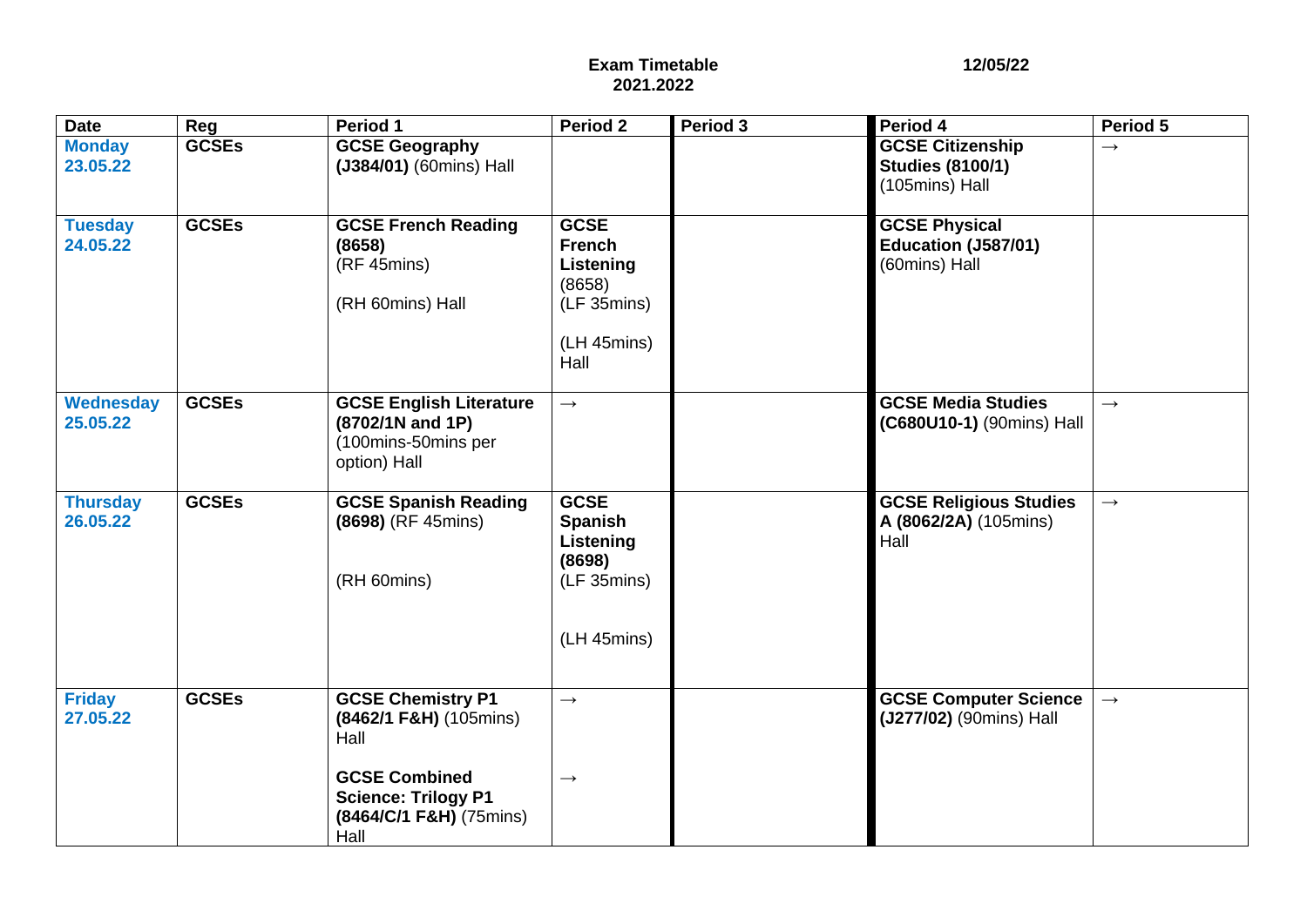| <b>Date</b>                  | Reg          | Period 1                                                                | Period 2          | Period 3 | Period 4                                                                                                       | Period 5                               |
|------------------------------|--------------|-------------------------------------------------------------------------|-------------------|----------|----------------------------------------------------------------------------------------------------------------|----------------------------------------|
| <b>Monday</b><br>06.06.22    | <b>GCSEs</b> | <b>GCSE German Writing</b><br>(8668)<br>(WF 65mins) (WH 80mins)<br>Hall | $\rightarrow$     |          |                                                                                                                |                                        |
| <b>Tuesday</b><br>07.06.22   | <b>GCSEs</b> | <b>GCSE Mathematics (calc)</b><br>$(1MA1/2 F&H)$ (90mins)<br>Hall       | $\longrightarrow$ |          | <b>GCSE Geography</b><br>(J384/02) (60mins) Hall                                                               |                                        |
| <b>Wednesday</b><br>08.06.22 | <b>GCSEs</b> | <b>GCSE English Literature</b><br>(8702/2) (105mins) Hall               | $\longrightarrow$ |          | <b>Level 2 Certificate in</b><br><b>Further Mathematics P1</b><br>(8365/1) (105mins) Hall                      | $\longrightarrow$                      |
| <b>Thursday</b><br>09.06.22  | <b>GCSEs</b> | <b>GCSE History P1</b><br>(8145/1A/B) (60mins) Hall                     |                   |          | <b>GCSE Physics P1</b><br>(8463/1 F&H) (105mins)<br>Hall<br><b>GCSE Combined</b><br><b>Science: Trilogy P1</b> | $\longrightarrow$<br>$\longrightarrow$ |
|                              |              |                                                                         |                   |          | (8464/P/1 F&H) (75mins)<br>Hall                                                                                |                                        |
| <b>Friday</b><br>10.06.22    | <b>GCSEs</b> | <b>GCSE English Language</b><br>(8700/2) (105mins) Hall                 | $\longrightarrow$ |          | <b>GCSE Physical</b><br>Education (J587/02)<br>(60mins) Hall                                                   |                                        |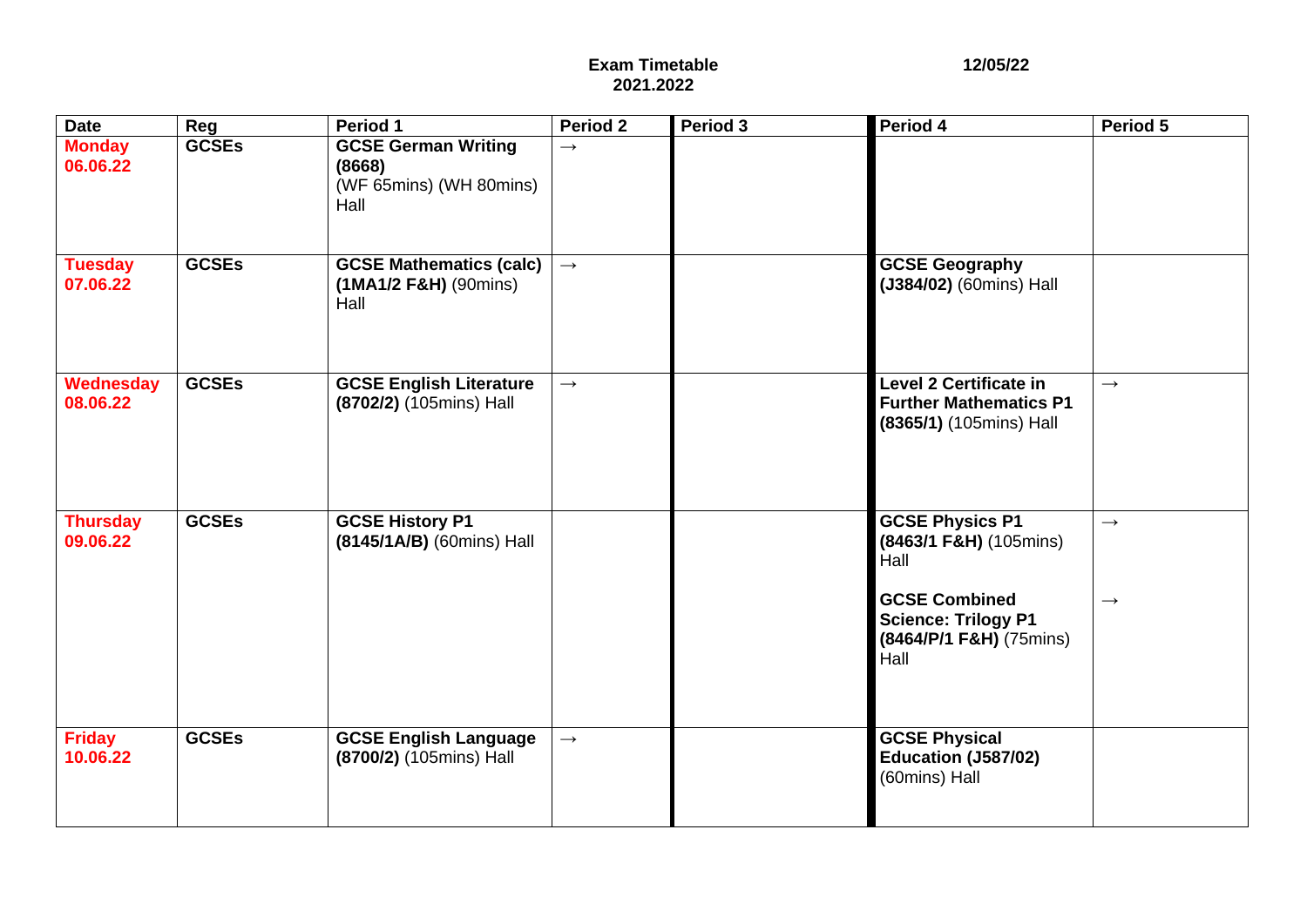| <b>Date</b>                  | Reg          | Period 1                                                                                                                                                | Period 2                           | Period 3 | Period 4                                                                                                                  | Period 5                           |
|------------------------------|--------------|---------------------------------------------------------------------------------------------------------------------------------------------------------|------------------------------------|----------|---------------------------------------------------------------------------------------------------------------------------|------------------------------------|
| <b>Monday</b><br>13.06.22    | <b>GCSEs</b> | <b>GCSE Mathematics (calc)</b><br>$(1MA1/3 F&H)$ (90mins)<br>Hall                                                                                       | $\rightarrow$                      |          | <b>CAMBRIDGE NATIONAL</b><br><b>Creative iMedia (R081)</b><br>(75mins) Hall                                               | $\rightarrow$                      |
| <b>Tuesday</b><br>14.06.22   | <b>GCSEs</b> | <b>GCSE Geography</b><br>(J384/03) (90mins) Hall                                                                                                        | $\longrightarrow$                  |          | <b>GCSE Media Studies</b><br>(C680U20-1) (90mins)<br><b>GCSE Citizenship</b><br><b>Studies (8100/2)</b><br>(105mins) Hall | $\rightarrow$<br>$\longrightarrow$ |
| <b>Wednesday</b><br>15.06.22 | <b>GCSEs</b> | GCSE Biology P2 (8461/2<br><b>F&amp;H)</b> (105mins) Hall<br><b>GCSE Combined</b><br><b>Science: Trilogy P2</b><br>$(8464/B/2$ F&H $)$ (75mins)<br>Hall | $\longrightarrow$<br>$\rightarrow$ |          | <b>GCSE Design &amp;</b><br>Technology (8552/W)<br>(120mins) Hall                                                         | $\rightarrow$                      |
| <b>Thursday</b><br>16.06.22  | <b>GCSEs</b> | <b>GCSE History P2</b><br>(8145/2A/A) (60mins) Hall                                                                                                     |                                    |          | <b>GCSE French Writing</b><br>(8658) Hall<br>(WF 65mins) (WH<br>80mins)                                                   | $\longrightarrow$                  |
| <b>Friday</b><br>17.06.22    | <b>GCSEs</b> | <b>GCSE Spanish Writing</b><br>(8658) Hall<br>(WF 65mins) (WH 80mins)                                                                                   | $\longrightarrow$                  |          |                                                                                                                           |                                    |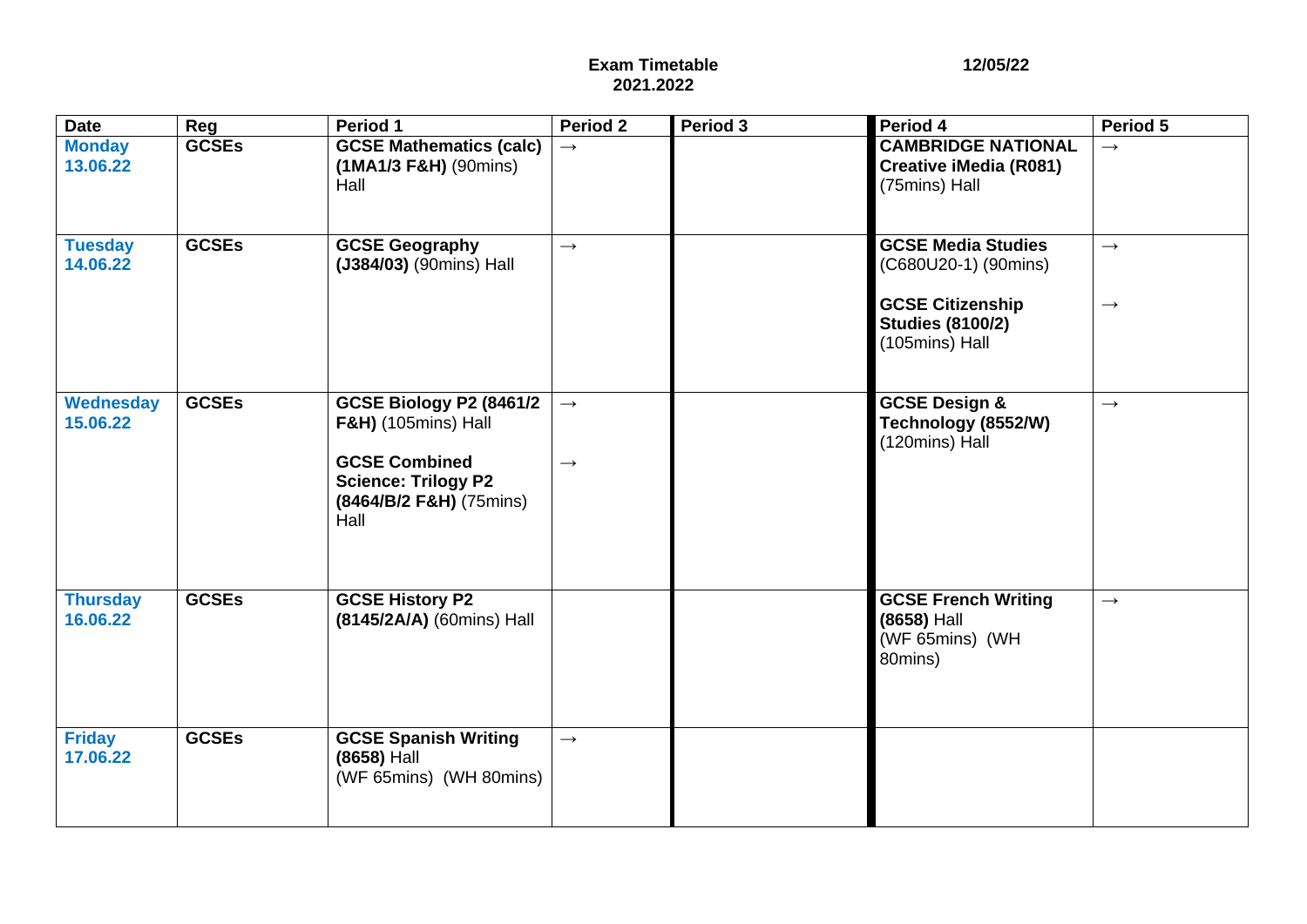| <b>Date</b>                  | Reg          | Period 1                                                                              | <b>Period 2</b>   | Period 3 | Period 4                                                                                             | Period 5      |
|------------------------------|--------------|---------------------------------------------------------------------------------------|-------------------|----------|------------------------------------------------------------------------------------------------------|---------------|
| <b>Monday</b><br>20.06.22    | <b>GCSEs</b> | <b>GCSE Chemistry P2</b><br>(8462/2 F&H) (105mins)<br>Hall<br><b>GCSE Combined</b>    | $\rightarrow$     |          |                                                                                                      |               |
|                              |              | <b>Science: Trilogy P2</b><br>(8464/C/2 F&H) (75mins)<br>Hall                         | $\rightarrow$     |          |                                                                                                      |               |
| <b>Tuesday</b><br>21.06.22   | <b>GCSEs</b> |                                                                                       |                   |          | <b>Level 1-2 Vocational</b><br>Award<br><b>Hospitality and Catering</b><br>(5569UB0-1) (90mins) Hall | $\rightarrow$ |
| <b>Wednesday</b><br>22.06.22 | <b>GCSEs</b> | <b>GCSE Music (J536/05)</b><br>(90mins) Hall                                          | $\longrightarrow$ |          | <b>Level 2 Certificate in</b><br><b>Further Mathematics P2</b><br>(8365/2) (105mins) Hall            | $\rightarrow$ |
| <b>Thursday</b><br>23.06.22  | <b>GCSEs</b> | GCSE Physics P2 (8463/2<br><b>F&amp;H)</b> (105mins) Hall                             | $\longrightarrow$ |          |                                                                                                      |               |
|                              |              | <b>GCSE Combined</b><br><b>Science: Trilogy P2</b><br>(8464/P/2 F&H) (75mins)<br>Hall | $\rightarrow$     |          |                                                                                                      |               |
| <b>Friday</b><br>24.06.22    | <b>GCSEs</b> |                                                                                       |                   |          |                                                                                                      |               |